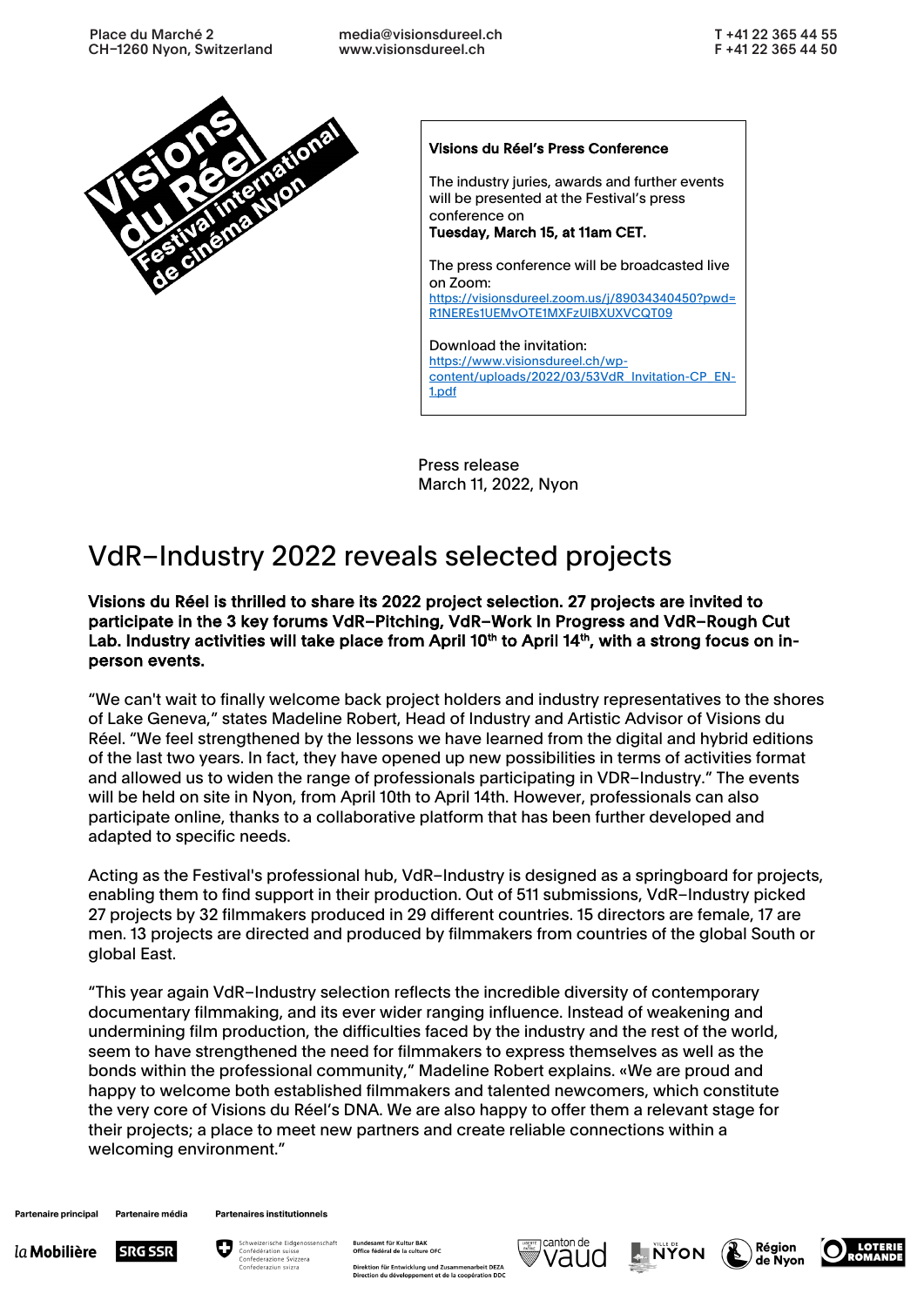According to their stage of production, the project holders will participate in 3 different activities:

- 16 feature length projects are invited to VdR–Pitching, the international coproduction and financing forum. Ready for production, the projects marry artistic ambition, strong topics and international potential.
- 7 upcoming creative documentaries in their finishing stage are invited to VdR–Work In Progress, a showcase for excerpts shown in order to seek distribution opportunities, find festival entries and post-production funds.
- 4 feature length projects at a finishing stage are invited to the VdR–Rough Cut Lab, a workshop for creative documentaries seeking specific feedback and advice on their most up-to-date rough cut.

# VdR-Industry projects 2022

## VdR-Pitching

A Dog's Life - Diane Sara Bouzgarrou & Thomas Jenkoe - France Produced by Jean-Laurent Csinidis (Films de Force Majeure)

Abandoned - Vytautas Puidocas - Lithuania Produced by Rüka Jakentaité (Uku Films)

Anatomy of the Night - Lionel Baier - Switzerland Produced by Agnieszka Ramu (Bande à Part Films)

#### Becoming Roosi - Margit Lillak - Estonia

Produced by Margit Lillak (Allfilm), Karolina Veetamm (Tiny Desk Productions), Nadja Smith (Inselfilm Production Gmbh)

Bestiari, Erbari, Lapidari - Martina Parenti & Massimo d'Anolfi - Italy, France, Switzerland Produced by Jasmina Sijercic (Bocalupo Films), David Fonjallaz (Lomotion AG)

Donga - Muhannad Lamin - Libya Produced by Muhannad Lamin (Khayal Productions UG)

Faded - Pamella Edouard - France, Mauritius Produced by Mathilde Raczymow (Les Films du Bilboquet), Selven Naidu (Making Movies)

Future Tenses - Christos Karakepelis - Greece, France Produced by Maria Drandaki (Homemade Films), Julie Paratian (Sister Productions)

Girl-Tubers - Tali Yankelevich - Brazil Produced by Leonardo Mecchi (Enquadramento Produções)

Karatara – Place of Dark Shadows - Teboho Edkins - South Africa Produced by Don Edkins (Day Zero Films)

MAILIN - Maria Silvia Esteve - Argentina Produced by Laura Mara Tablón (Rita Cine)

NOOR - Jérome le Maire - Belgium, France Produced by Isabelle Truc (IOTA Production), Enrica Capra (Tag Film)

Partenaire principal Partenaire média





Bundesamt für Kultur BAI Office fédéral de la culture OFC Direktion für Entwicklung und Zusammenarbeit DEZA<br>Direction du développement et de la coopération DDC







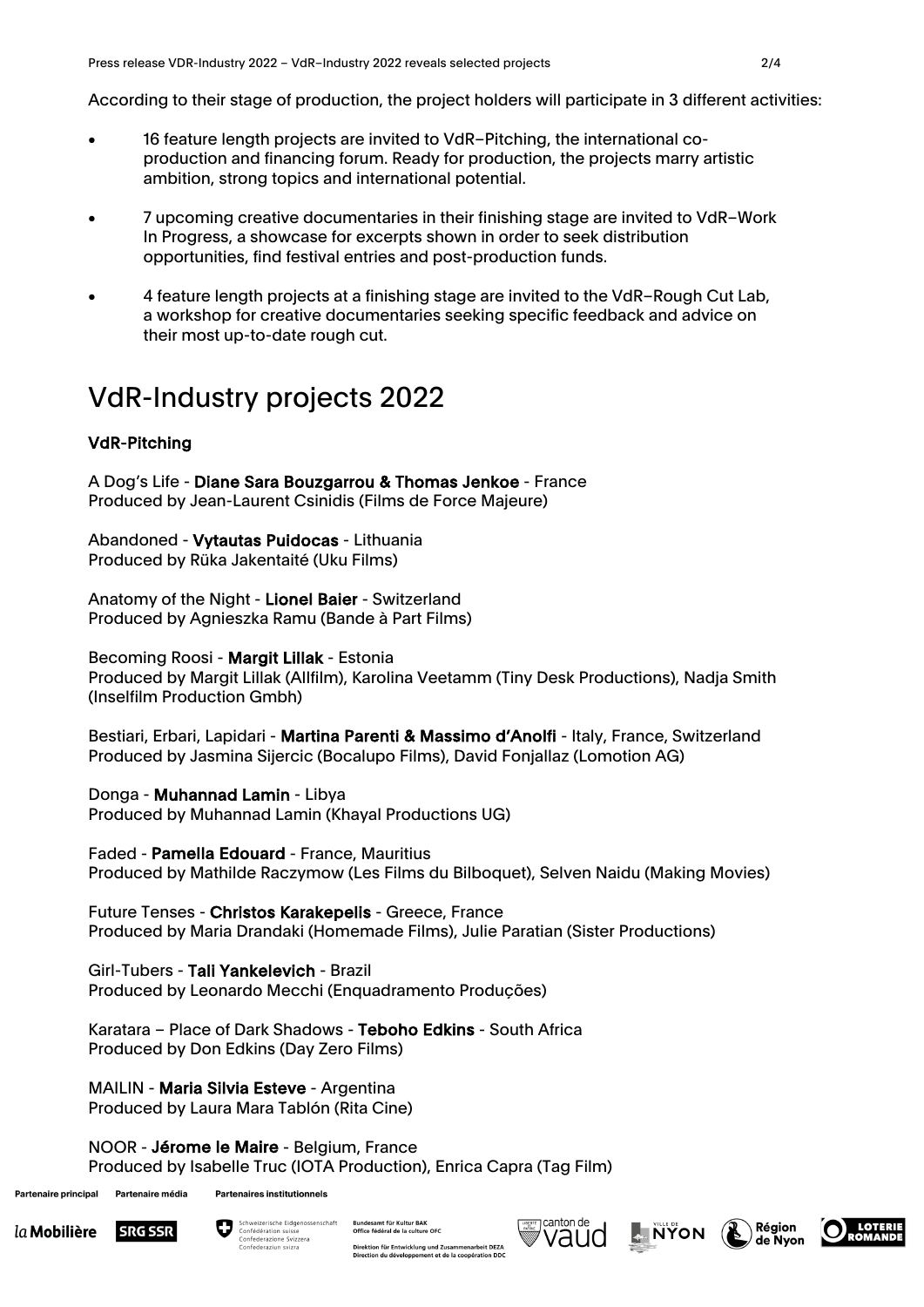Rodeo Queens - Whitney Legge - United States Produced by Annie Marr, Laura Tejero

The Monsters - Manuel Abramovich - Argentina, Germany Produced by Juan Pablo Labonia (Ruido), Manuel Abramovich

To Use a Mountain - Casey Carter - United States Produced by Colleen Casingham (To Use a Mountain LLC)

Wider than the Sky - Valerio Jalongo - Switzerland, Italy Produced by Milena Stokar (Aura Film sagl), Martina Latini (Ameuropa International)

#### VdR–Work in progress

*5 Seasons of Revolution* - Lina - Syria, Germany, Norway, Qatar Produced by Diana El Jeiroudi (No Nations Film GmbH), Torstein Grude (Piraya Film)

*Against the Tide* - Sarvnik Kaur - India, France Produced by Koval Bhatia (A Little Anarky Films), Sarvnik Kaur (Snooker Club Films Pvt Ltd), Quentin Laurent (Les Films de l'œil sauvage)

*Hummingbirds* - Silvia Castaños & Estefania Contreras - United States Produced by Jillian Schlesinger, Leslie Benavides (I Love You Chingos LLC)

*La Bonga* - Canela Reyes & Sebastian Pinzón Silva - Colombia, United States Produced by Gabriella Garcia-Pardo (La Bonga)

*Secret Friend* - Maria Augusta Ramos - Brazil, Netherlands, Germany Produced by Nofoco Filmes, Docmakers, Gebroeders Beetz, Vitrine Films

*The Other Profile* - Armel Hostiou - France Produced by Jasmina Sijercic (Bocalupo Films)

*There Was, There Was Not* - Emily Mkrtichian - Armenia, United States Produced by Mara Adina (Vernon Films), Emily Mkrtichian (There Was, There Was Not LLC)

### VdR–Rough Cut Lab

*Cúcuta (Working Title)* - Anaïs Michel & Braulio Jatar - Colombia, United States, Venezuela Produced by Anaïs Michel, Braulio Jatar (Quicksand Films LLC)

*Fragments of Ice* - Maria Stoianova - Ukraine Produced by Alina Gorlova, Maksym Nakonechnyi (Tabor)

*Our Second Home* - Frankie Sin - Hong Kong, Taiwan, France Produced by Stefano Centini (Volos Films Ltd), Peter Yam (Blue Island Limited), Xavier Rocher (La Fabrica Nocturna Cinema)

*So That we Stay Alive* - Amine Kabbes Mohamed - Algeria Produced by Yacine Bouaziz, Fayçal Hammoum (Thala Films)

Partenaire principal Partenaire média Partenaires institutionnels





ındesamt für Kultur BAI Office fédéral de la culture OFC Direktion für Entwicklung und Zusammenarbeit DEZA<br>Direction du développement et de la coopération DDC